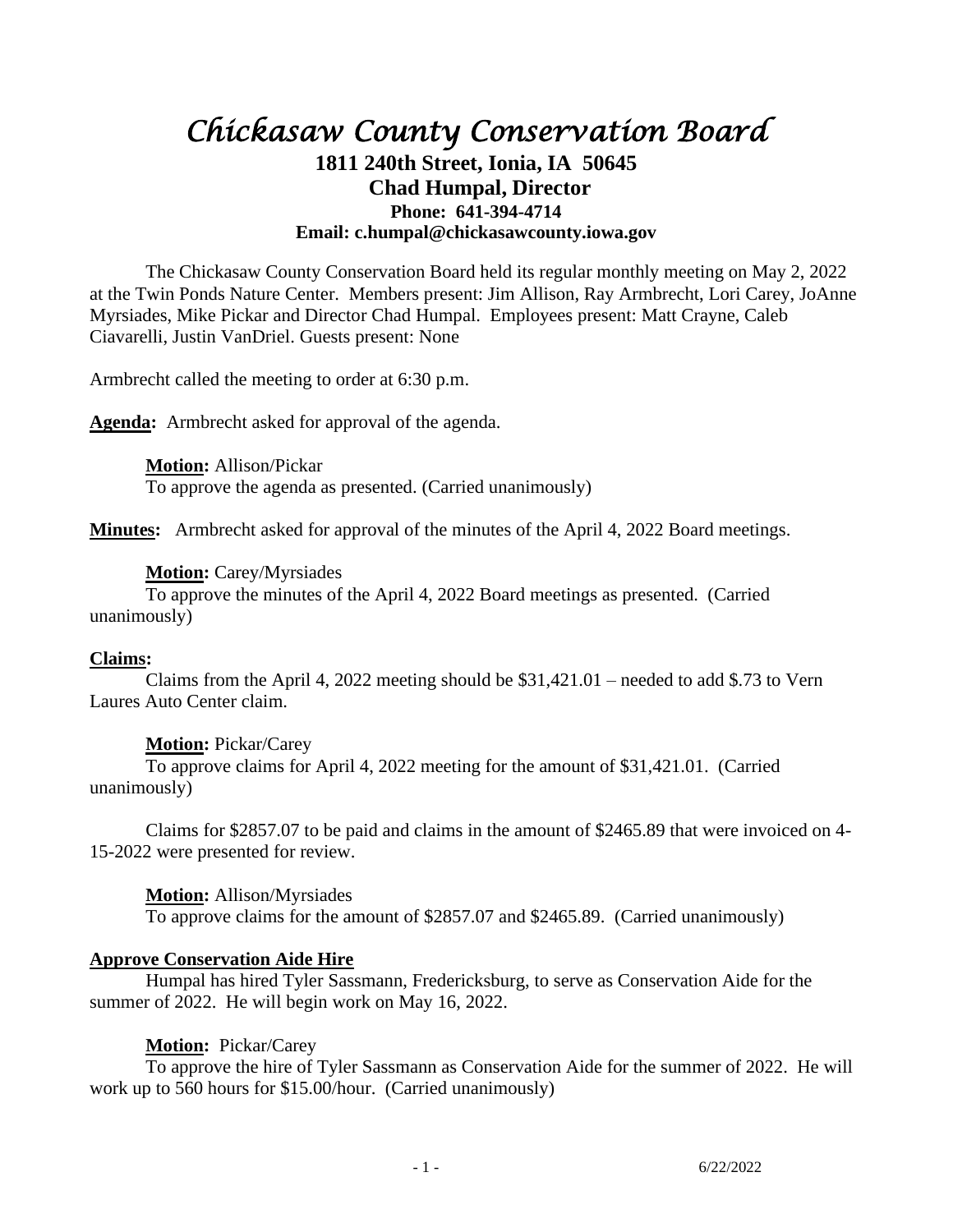#### **Airport Lake Campground Development**

Humpal went over Supervisors meeting from April 11, 2022 and April 18, 2022.

On April 11, 2022 Chickasaw County Board of Supervisors – Consensus to allow Friends of Chickasaw County Conservation to set up a can and bottle collection at Chickasaw County campgrounds. FCCC is in the process of setting up these collection areas and is hoping to have them done in the next couple weeks. Selling firewood was also discussed and it was decided to not proceed with selling firewood at this time.

On April 18, Board of Supervisors – Allocated \$60,000 to be used as 60% match funding for the Destination Iowa Grant, for Development of Campgrounds.

Discussion on the Destination Iowa Grant. Along with the \$60,000 from the BOS Humpal informed the Board that Friends of Chickasaw County Conservation had pledged an additional \$3,000 towards the grant application.

Discussion on the proposed development of Airport Lake and Split Rock parks followed. Humpal provide estimates on the 12 camping sites to be updated with sewer and 12' x 20' concrete patios, making them usable as extended stay camping sites. As well as the cabin design and layouts for the campgrounds. 2 cabins are suggested to be installed at Airport and 1 at Split Rock. Humpal explained that these developments would use all of the grant money that he currently had the 60% match for.

Humpal asked the Board if they would like to pledge a set amount of money to go towards the grant applications and allow for him to seek money to expand the project to include an ADA compliant fishing dock.

## **Motion:** Pickar/Carey

To pledge up to 60% match and not to exceed \$10,000 of our fiscal 2022 - 2023 fiscal year budget to apply for funding through the Destination Iowa Grant opportunity for the proposed projects at the county parks. (Carried unanimously)

## **Steel Building at the Heritage Residence**

At the April 18, 2022 Chickasaw County Board of Supervisors Meeting, The Board of Supervisors agreed to let CCCB have a 10' x 20' steel building that was used to house old paint/chemicals. The building is sitting at the Heritage Residence and we will need to move.

Consensus from the Conservation Board to go ahead and move the building to the Nature Center and place it were the staff thinks it will work the best.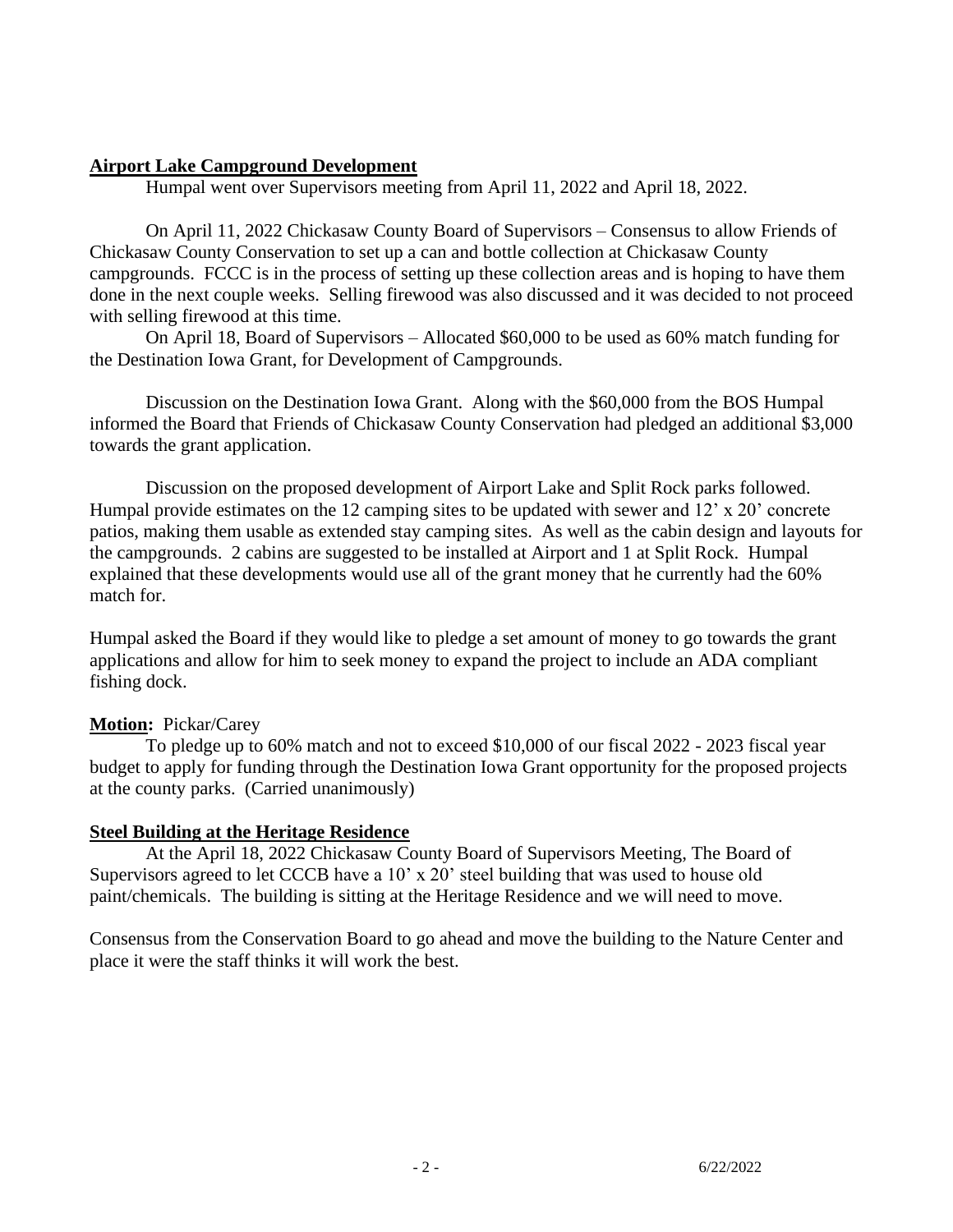## **Remaining Budget for Fiscal Year 2022**

Humpal went over the remaining 2022 budget. Rock for area drives, taxidermy work, office furniture, fuel, janitorial supplies and steel for the pump house at Split Rock were all discussed. Humpal expressed concern that a large amount of road rock hauled to Airport Lake would put him over the \$2500 spending limit policy.

## **Motion:** Allison/Myrsiades

To purchase 10 loads of road rock for Airport Lake Park. (Carried unanimously)

## **Fall Conference Registration**

The ICCS Fall Conference registration site is open. Dates are September 13 – 15 in Dubuque.

## **DISCUSS CONTINUING PROJECTS AND DEPARTMENT UPDATES**

## TPNC Basement Repairs

Nothing New at this Time

## Bypass Basin Master Plan

Ritland and Kuiper have submitted the final plan of the area. No questions on the final drawing at this time.

## Nature Center Bear/Bison Display

On April 11 2022, Board of Supervisors – consensus that I did not need to solicit bids for the mural of the ceiling as long as the Conservation Board approved the estimate.

I have contacted Robin and told her to put us on the list. She will be in contact when it fits into her schedule.

## Timber Stand Improvement

Guys have moved on to summer workload. I am going to take this off the agenda until we come back to it.

## Haus Park Vortex Weir

I have sent emails to the DNR and have yet to hear back.

## Discuss Roof on Pump House at Split Rock

Consensus of the board to order the steel for the roof and get it installed.

## **Discuss Future agenda Items**

No future agenda items were discussed